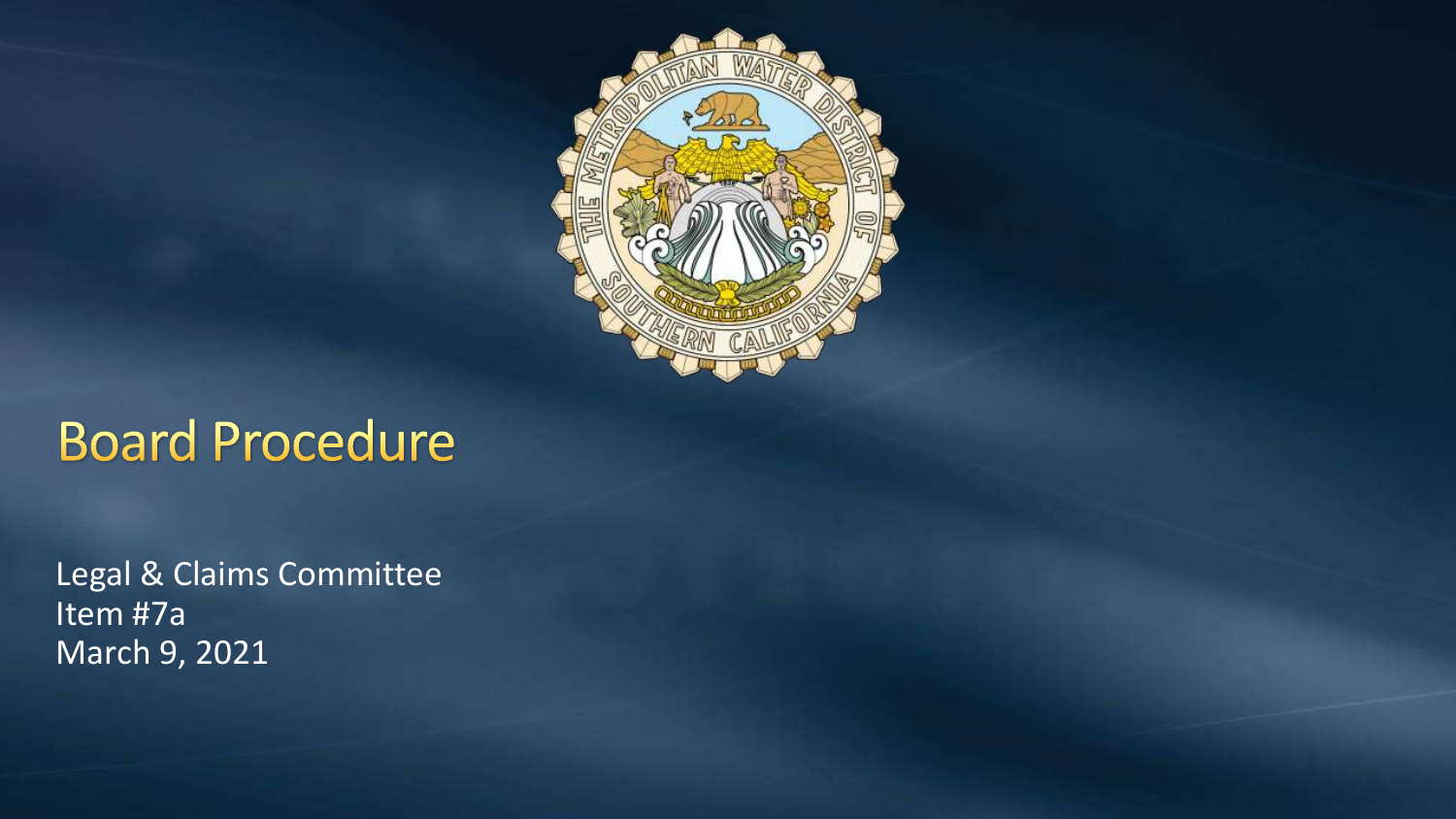## **Metropolitan's Procedural Rules**

No formally adopted system of parliamentary procedure MWD Administrative Code (Div. II Admin Code) **Chair presides over meetings • Robert's Rules a guide**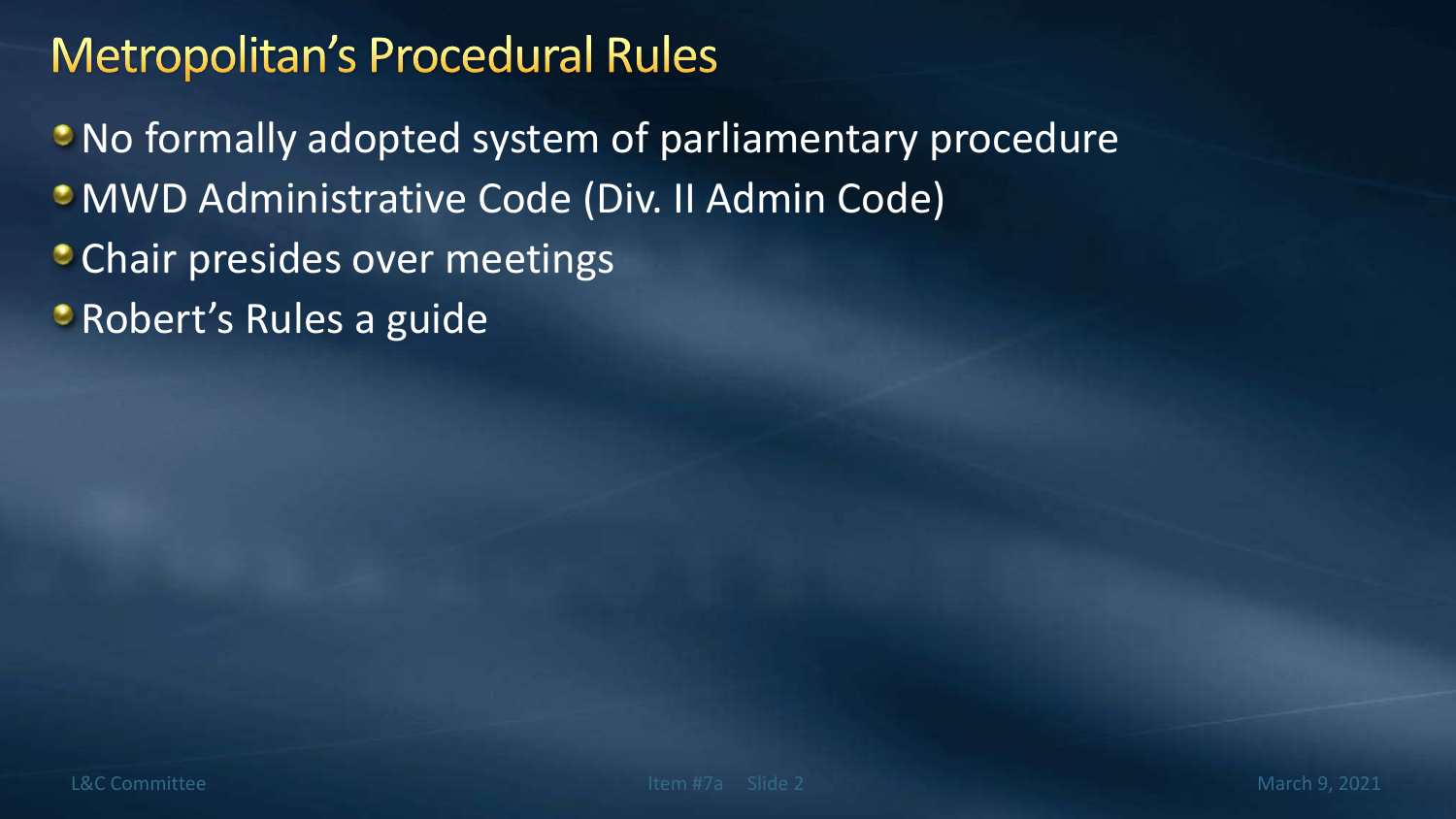## **MWD Admin Code**

- **Not parliamentary rules**
- **Procedural Rules** 
	- **Time and Place of Meetings**
	- Agendas
	- **Meeting Procedures**
	- Board Officers
		- **Selection/Election**
		- **Duties**
	- **Board Committees** 
		- **Duties and Functions**
	- Directors' Responsibilities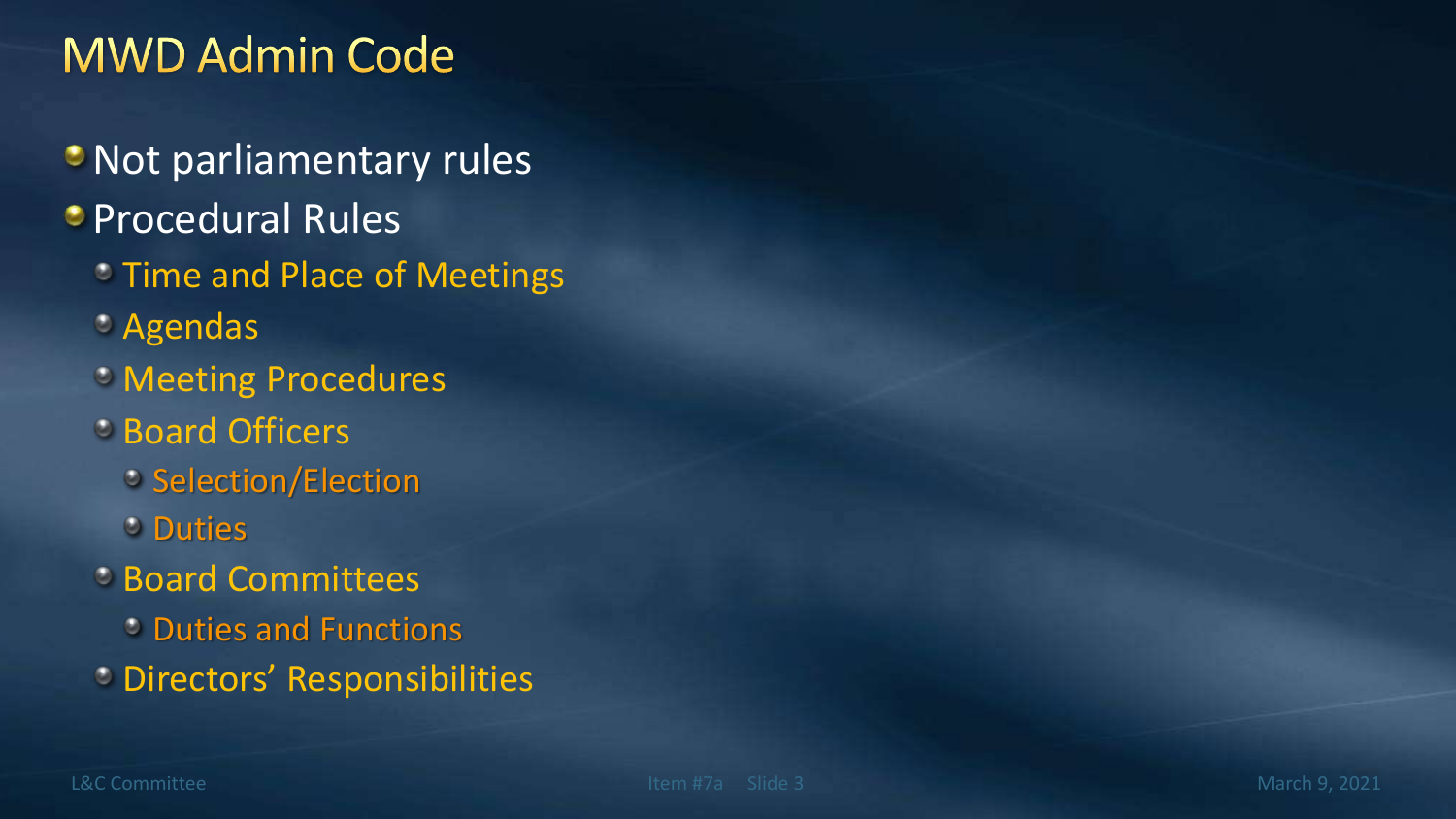#### **Chair's Rules**

**Board and Committee Chairs** 

- **Not written**
- **Preside over meetings**
- Closed session procedures
- May re-order agenda
- Preside over debate
	- Timely completion of meetings
	- Conclude debate
	- Parliamentary questions (may consult counsel)
	- **Parliamentary rulings**
	- May be overruled by a majority of the Board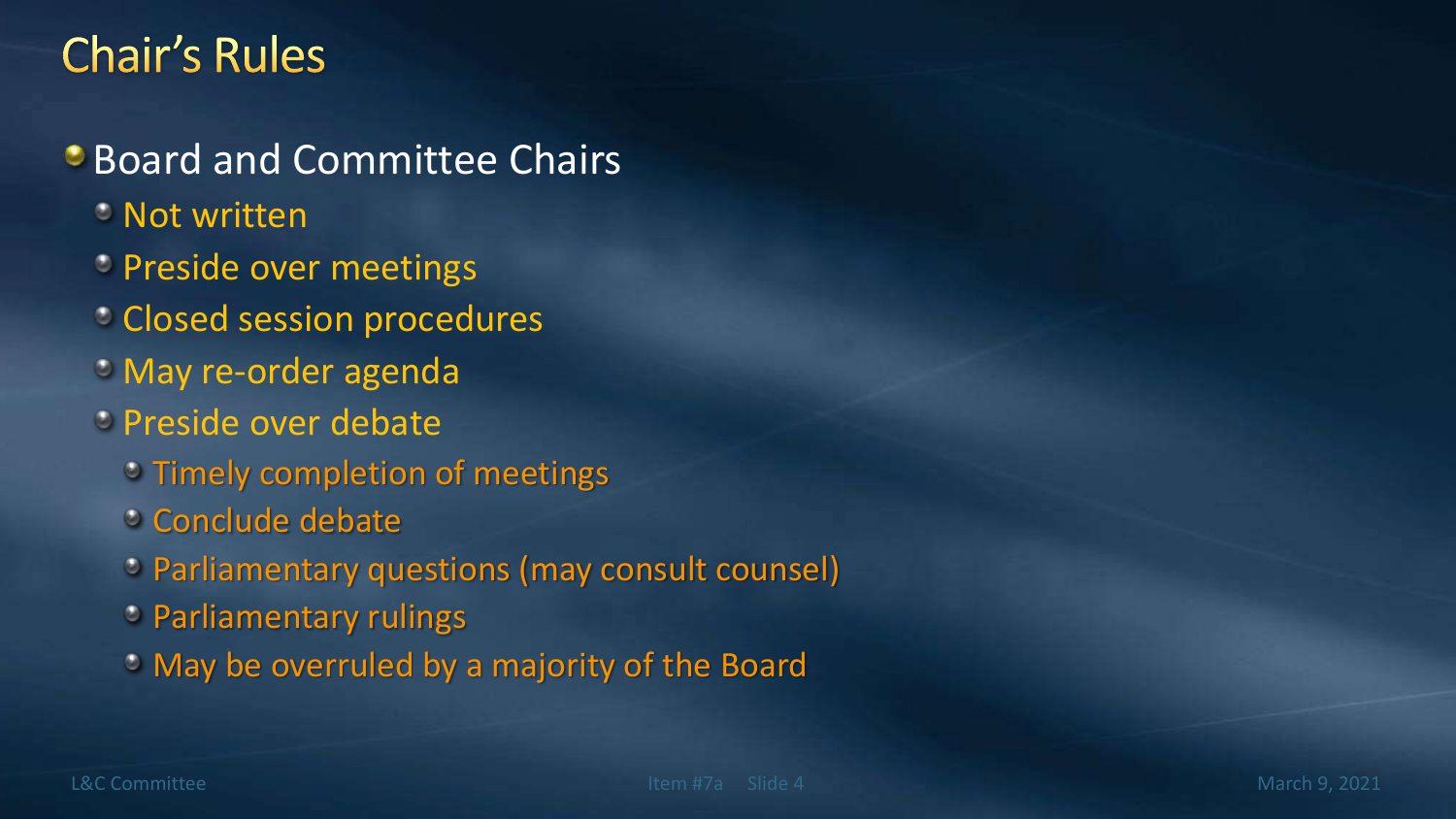#### **Metropolitan Procedural Rules**

Violation of procedural rules not fatal to action

- Board may expressly, or by implication, overrule Board-adopted procedural rules
- Board procedural rules cannot bind future Board
- **Board must comply with:** 
	- **Substantive rules**
	- State law
- Board action can change substantive rules
- **Board cannot change State law**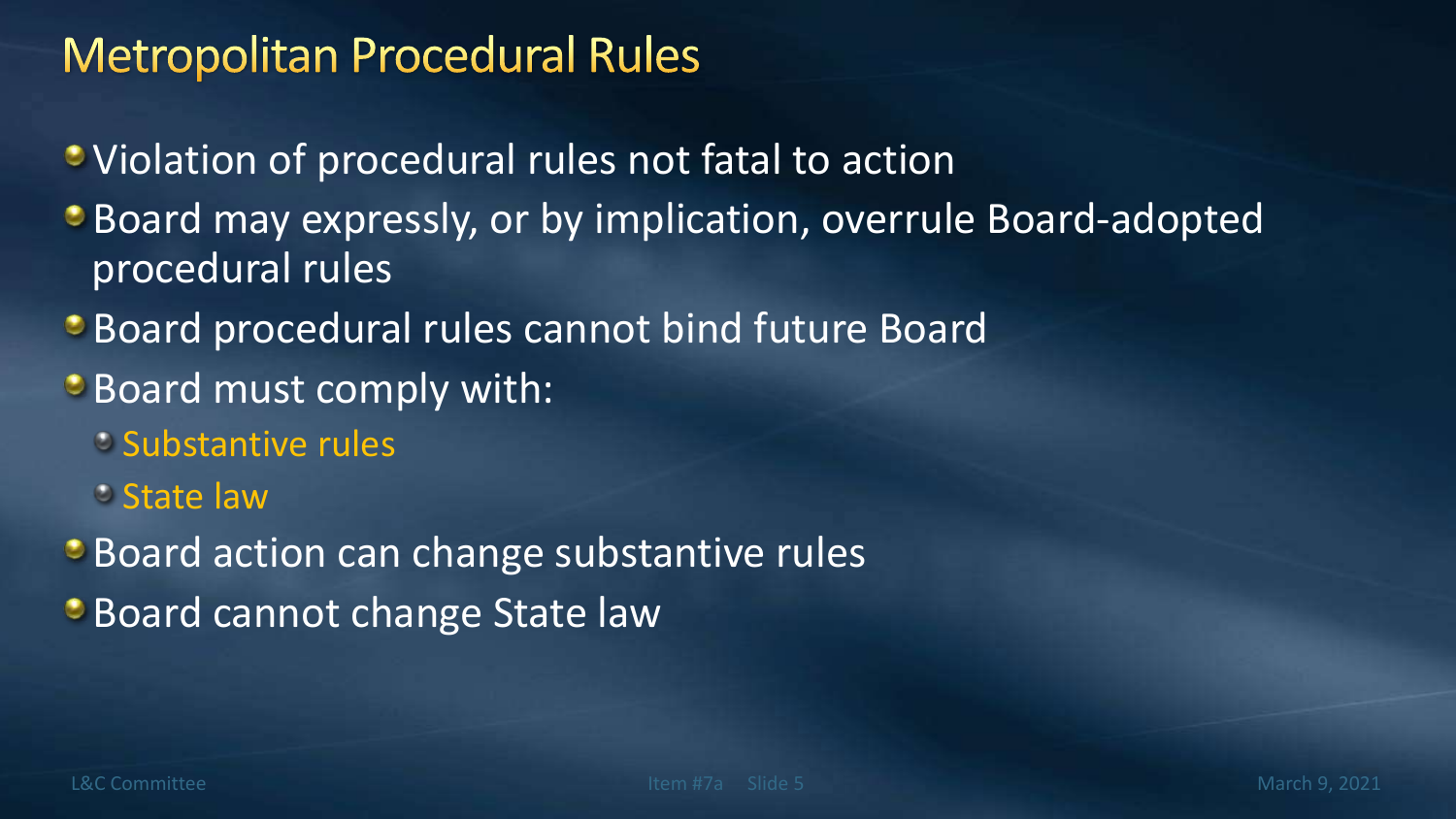#### **Parliamentary Motions**

**• Most Common Motions at Metropolitan** Motion to approve Motion/Request to amend Substitute Motion **Motion to delay/defer Call the question**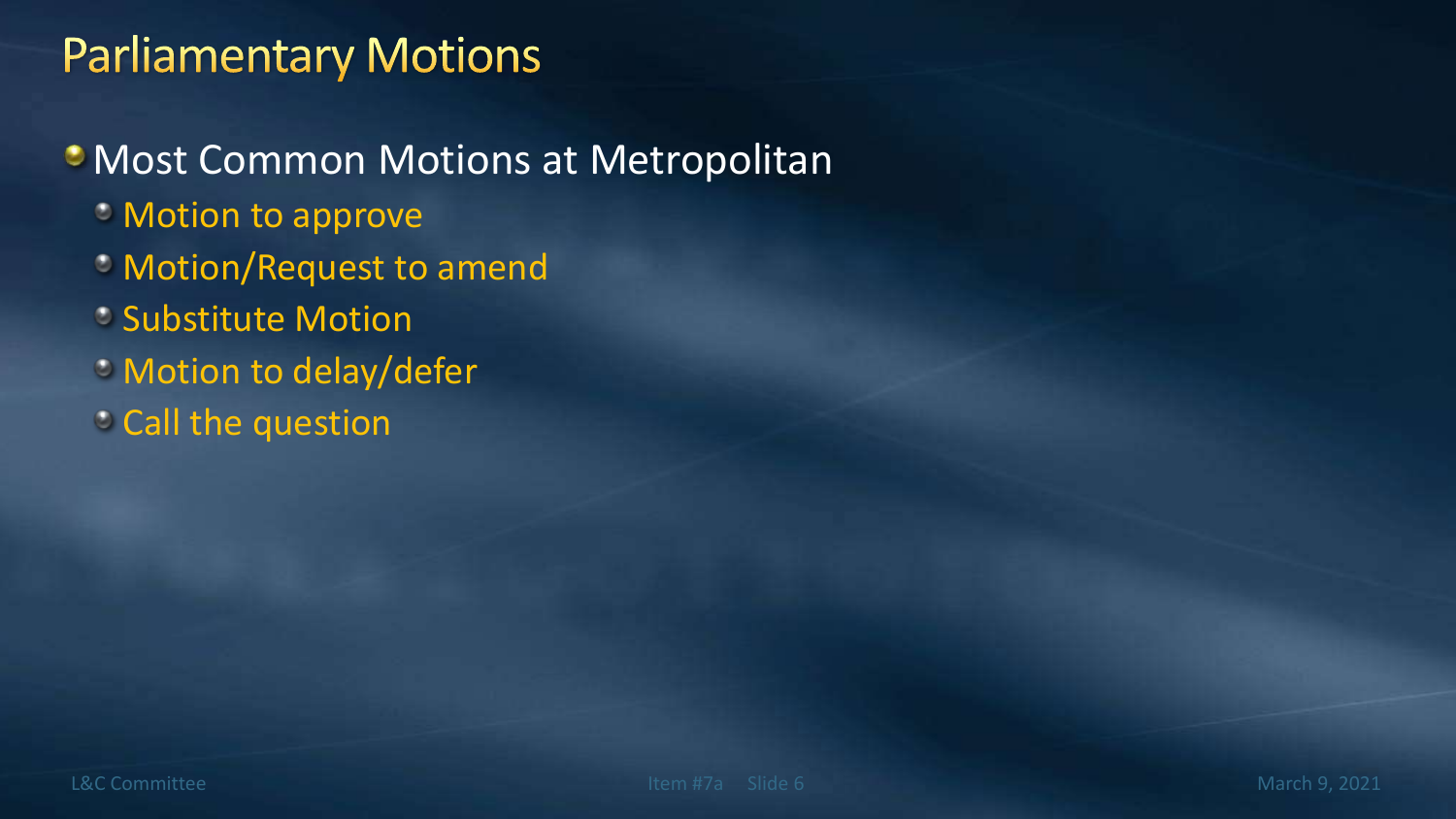## **Parliamentary Rules at Other Agencies** 60 Agencies Surveyed

- 26 Member Agencies; 17 Other Water Agencies; 11 Cities & Counties; 6 Other Large Agencies
- **Results:** 
	- 50% Agency-adopted Rules:
		- Anaheim
		- City of Los Angeles

Fullerton *C* SDCWA

50/50 split: agency rules supplemented by Robert's Rules

- 38% Robert's Rules:
	- Eastern
	- Glendale
- 2% Rosenberg's Rules
- **10% Not Specified**

#### MWDOC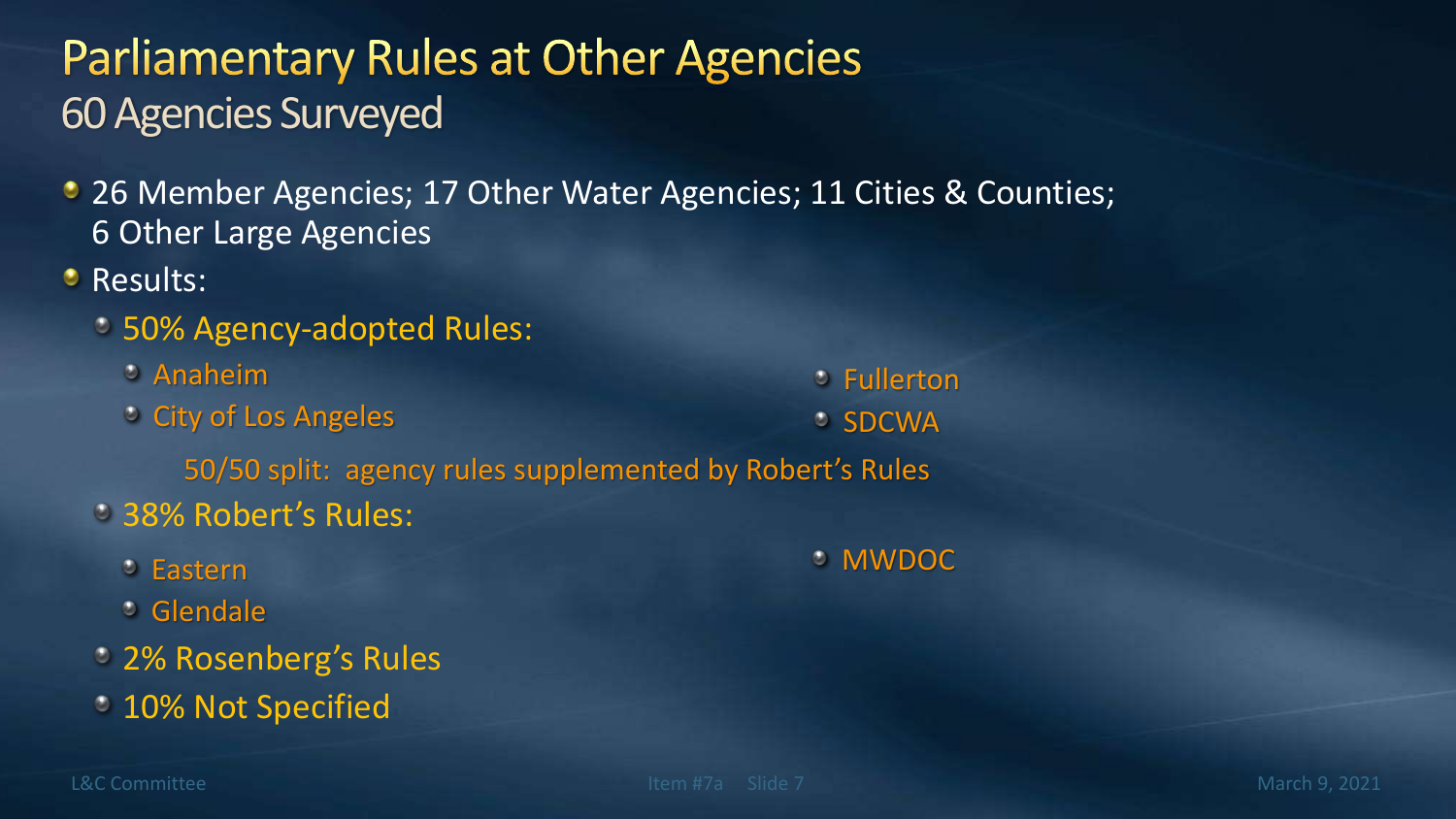## **Parliamentary Rules at Other Agencies** 60 Agencies Surveyed [26 Member Agencies; 17 Other Water Agencies; 11 Cities/Counties; 6 Other Large Agencies]

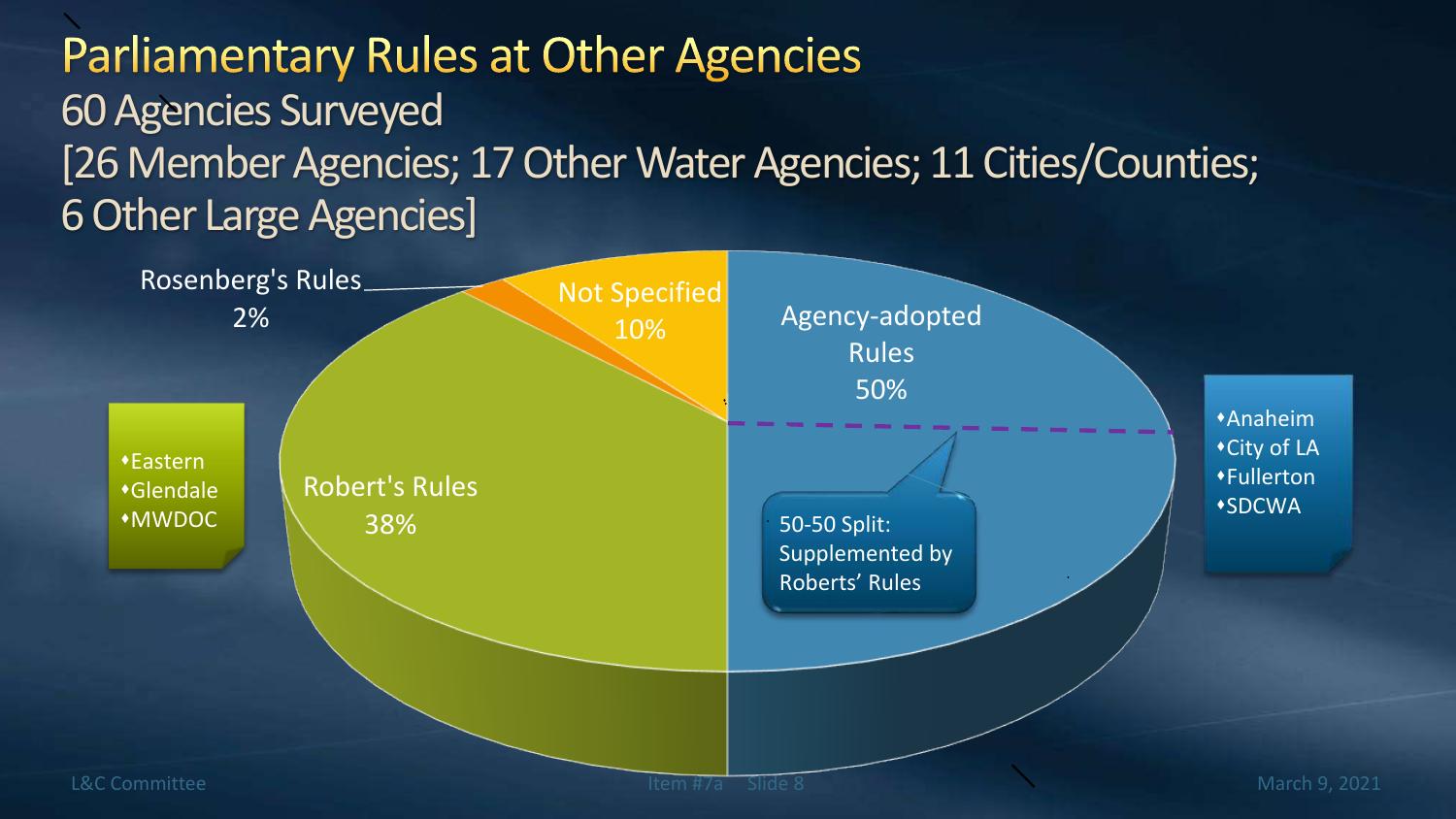### **Options for Board Consideration**

#### **Current Rules:**

- **Agency adopted with Robert's Rules as a guide**
- Formally adopt Robert's Rules for conduct of meetings
- **Metropolitan-specific parliamentary rules**
- Adopt Rosenberg's or other parliamentary rules